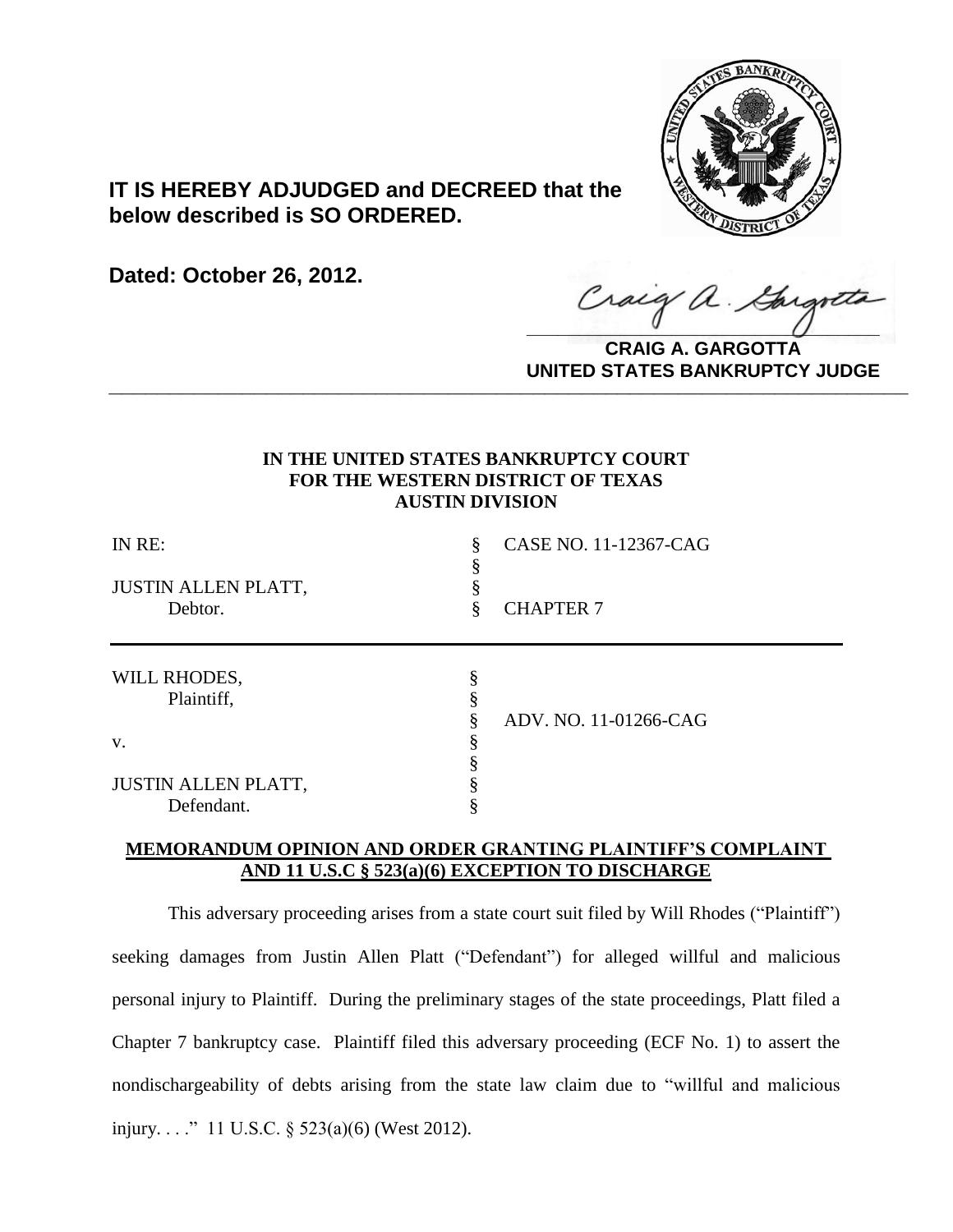After filing the complaint, Rhodes filed a motion to lift the automatic stay to allow the state court to determine liability on the personal injury claim. (ECF No. 31). This Court denied the motion and held a trial to determine whether Platt's conduct was "willful and malicious" and therefore nondischargeable under Section  $523(a)(6)$ .<sup>1</sup>

Based on the evidence, testimony at trial, and Plaintiff's post-hearing brief (ECF no. 40), the Court holds that Defendant willfully and maliciously injured Plaintiff, and therefore any debt arising from that injury is nondischargeable under 11 U.S.C. § 523(a)(6).

The Court has jurisdiction over this matter pursuant to 28 U.S.C. §§ 157 and 1334. This matter is a core proceeding pursuant to 28 U.S.C. § 157(b)(2)(I) on which this Court can enter a final judgment. This matter is referred to the Court under the District's Standing Order of Reference. Venue is proper under 28 U.S.C. §§ 1408(1) and 1409. The following represents the Court's findings of fact and conclusions of law made pursuant to Federal Rules of Bankruptcy Procedure 7052 and 9014.

#### **PARTIES' CONTENTIONS**

This dispute stems from an incident that occurred between Rhodes and Platt at Club DeVille, a nightclub and bar located at 900 Red River Street in Austin, Texas. Plaintiff was an employee of the club and working as a sound engineer for a musical act playing that evening on April 2, 2011. Sometime around midnight that evening, Defendant and friends arrived at Club DeVille. After the musical performance ended, Defendant picked up and began playing a tambourine that belonged to the musical act. Plaintiff testified that he asked Defendant to return the tambourine over the PA system, while Defendant alleges that he was heckled by Plaintiff over the microphone. The parties encountered one another and Plaintiff suggested that Defendant engage in a "drinking stunt." The stunt required that a third party pour beer down the

 $\overline{a}$ 

<sup>&</sup>lt;sup>1</sup> The Court does not make any findings on the amount of damages owed by Platt, if any. This issue will be determined by the state court.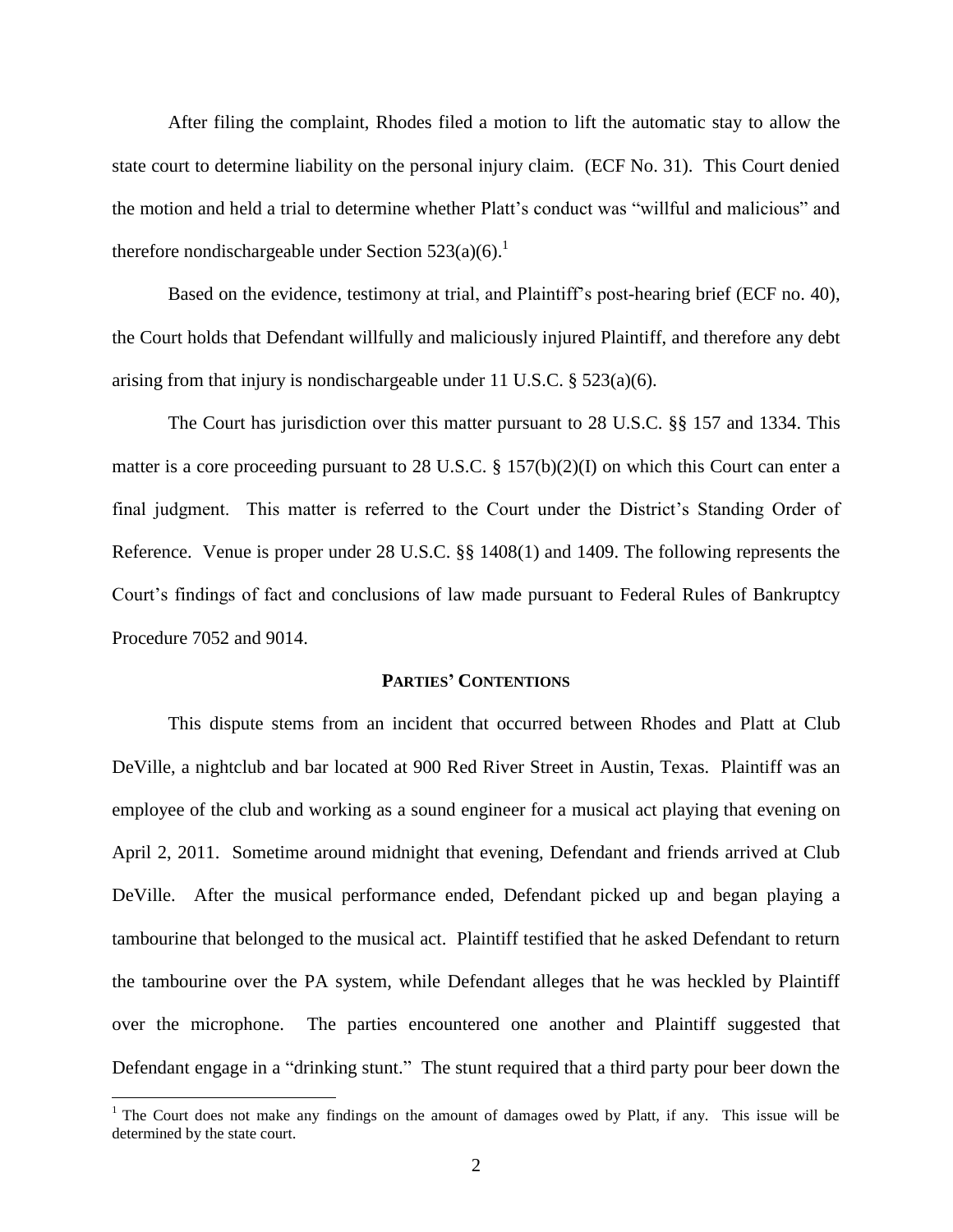participant's back into a shoe and that the participant then drink the beer out of the shoe. After initial protest, Defendant agreed and performed the stunt. Sometime later, the two encountered each other in the restroom.

Plaintiff and Defendant offer different accounts of the events that occurred in the Club DeVille restroom. Plaintiff testified that he was in the restroom washing up when he felt someone push him in the back, so he turned around and saw that it was Defendant. Plaintiff alleges that Defendant then took a pint beer glass and hit Plaintiff in the face, shattering the glass and causing lacerations to the left side of Plaintiff's face. Still holding the remnants of the glass, Plaintiff testified that Defendant struck him again, causing further injuries.

Defendant does not deny causing the injuries to Plaintiff. Rather, Defendant alleges that, in the same good-natured spirit as the drinking stunt performed earlier, he entered the restroom intending to pour a glass of beer on Plaintiff's head. As Defendant stepped forward to pour the beer over Plaintiff's head, the club's doorman, Aaron Miller, entered the restroom and startled Defendant. Defendant testified that he then tossed the glass in fright, accidentally hitting Plaintiff and causing the injuries to his face.

## **FINDINGS OF FACT**

Based on the evidence, testimony at trial and Plaintiff's post-hearing brief (ECF No. 40), the Court finds that Defendant struck Plaintiff with the specific intent to cause injury.

The parties were alone in the restroom when the incident occurred, so the issue of what caused the injuries boils down to a swearing match between Plaintiff and Defendant. Plaintiff provided photos of his injuries taken on the night of the incident. (Plaintiff's Exhibit No. 1). The pictures depict extensive lacerations across the left side of Plaintiff's face. Plaintiff also testified that he received approximately thirty-seven stitches as a result of the injuries sustained. Given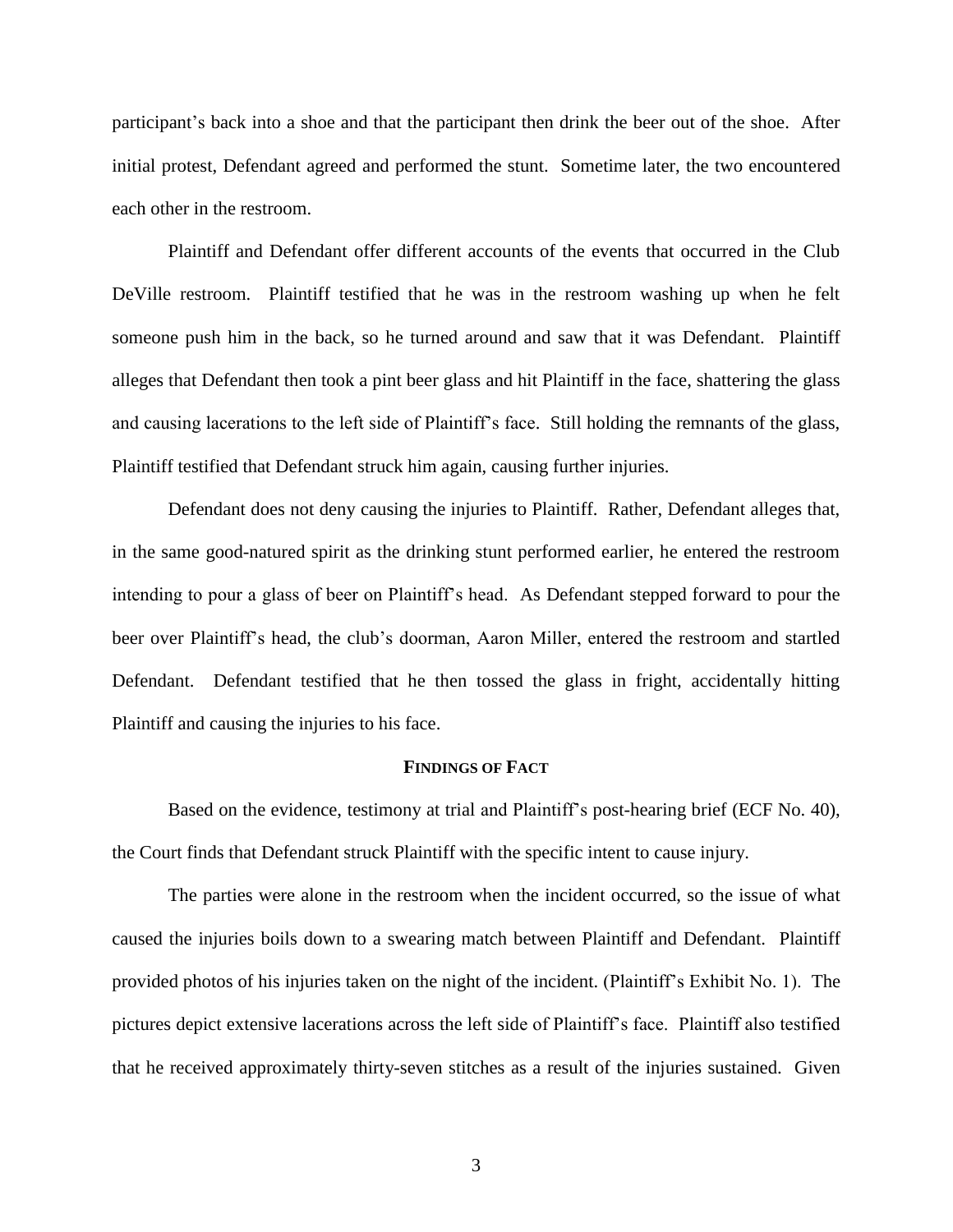the extent and nature of Plaintiff's injuries, the only plausible conclusion is that Defendant intentionally struck Plaintiff with the intent to cause injury.

Defendant claims that he threw the glass upon being startled by the club's doorman, Aaron Miller, entering the restroom. To the contrary, Miller stated that when he entered the restroom Plaintiff was already bleeding from the face and crouched on the floor amidst broken glass. Even if the Court were to ignore Miller's testimony and accept Defendant's version of the facts, the pint glass would need to have been propelled with such force that it shattered when it made contact with Plaintiff's face. That a glass unintentionally thrown in fright could strike Plaintiff's face with enough force to shatter and cause such extensive injuries is highly implausible.<sup>2</sup> The Court therefore finds that Defendant's testimony regarding how the glass struck Plaintiff is not credible.

Defendant further argues that he entered the bathroom to pour a beer over Plaintiff's head. To support this argument, Defendant testified that someone at the bar suggested that Plaintiff would think it was funny if Defendant were to pour a beer over his head. Accordingly, Defendant contends that he entered the restroom not with malicious intent, but simply to continue the good-natured fun that started with the drinking stunt earlier that night. Even if someone urged Defendant to pour a beer on Plaintiff, Defendant's testimony that he entered the restroom without malevolent intent is not credible. It is hard to fathom how Defendant could believe that anyone would react positively to being doused in beer, let alone a complete stranger working at a local nightclub. In this case, the parties knew each other only to the extent that Plaintiff allegedly heckled Defendant over the PA system and then persuaded Defendant to drink

 $\overline{a}$ 

 $2$  In this case, there is some dispute as to how Plaintiff was struck with the glass. While Plaintiff alleges that Defendant struck him twice with the glass in his hand, Defendant claims he threw the glass and that Plaintiff was struck after the glass left Defendant's hands. It is not necessary for the Court to decide whether Defendant threw that glass at Plaintiff or struck Plaintiff while the glass was in his hand. Under either scenario, the extent of Plaintiff's injuries demonstrate that Defendant acted with the intent to injure.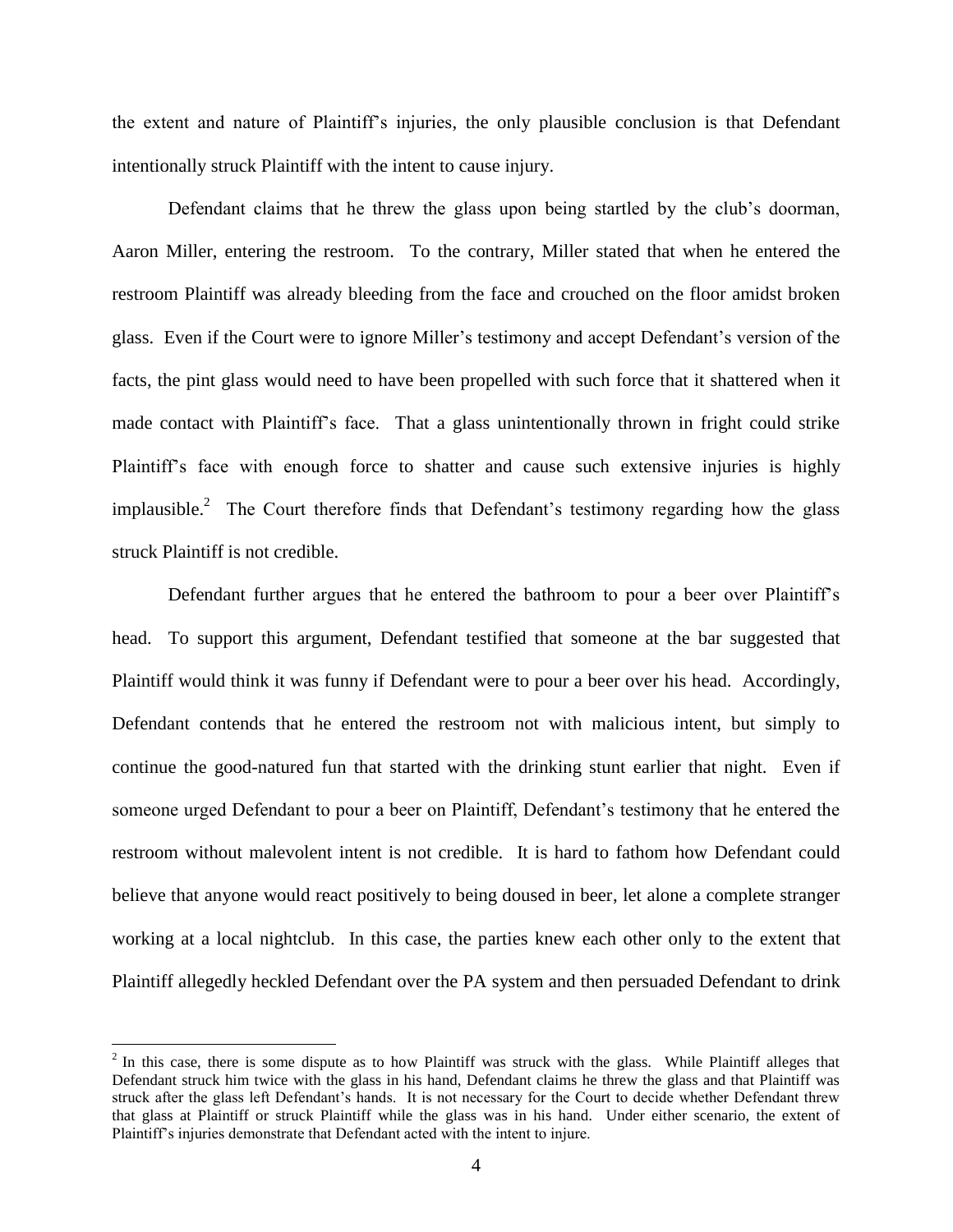beer from a shoe. This prior conduct, in conjunction with the humorless act of dousing someone in beer, leads the court to conclude that Defendant did not enter the restroom of Club DeVille simply to play a lighthearted prank on Plaintiff.

Defendant's conduct following the incident also suggests that he acted with intent to injure. Defendant fled the bar immediately after the incident, breaking part of the club's front door as he left. Although the bar staff were initially able to indentify Defendant by finding his Facebook account, Defendant made his Facebook account private soon after the incident occurred.<sup>3</sup> During the same time period, Plaintiff removed the last names—including his own from a webpage promoting his band. Furthermore, under cross-examination, Plaintiff admitted that he filed bankruptcy because of the state personal injury lawsuit filed against him. Taken together, these actions do not suggest the unintentional conduct that Defendant alleges.

Because of the nature and extent of Plaintiff's injuries, Defendant's implausible argument as to why he entered the bathroom, and Defendant's conduct after the incident, the Court concludes that Defendant entered the restroom of the Club DeVille and struck Plaintiff in the face with the specific intent to injure.

## **CONCLUSIONS OF LAW**

Although debts are generally discharged in bankruptcy, the Code provides that certain types of debt are not dischargeable for individual debtors. Section 523(a)(6) of the Bankruptcy Code states that debts "for willful and malicious injury" are not dischargeable in a Chapter 7 case. 11 U.S.C. § 523(a)(6). The Supreme Court interpreted Section 523(a)(6) in a case addressing willful and malicious injury in a medical malpractice context. *Kawaahau v. Geiger,*  523 U.S. 57 (1998). The Court determined that the word "willful" modifies the word "injury," so a debtor must have intended the injury which resulted and not simply intended to commit the

<sup>&</sup>lt;sup>3</sup> In this case, Defendant's account was "made private" such that an unknown third party searching for Defendant would no longer be able to find him on Facebook.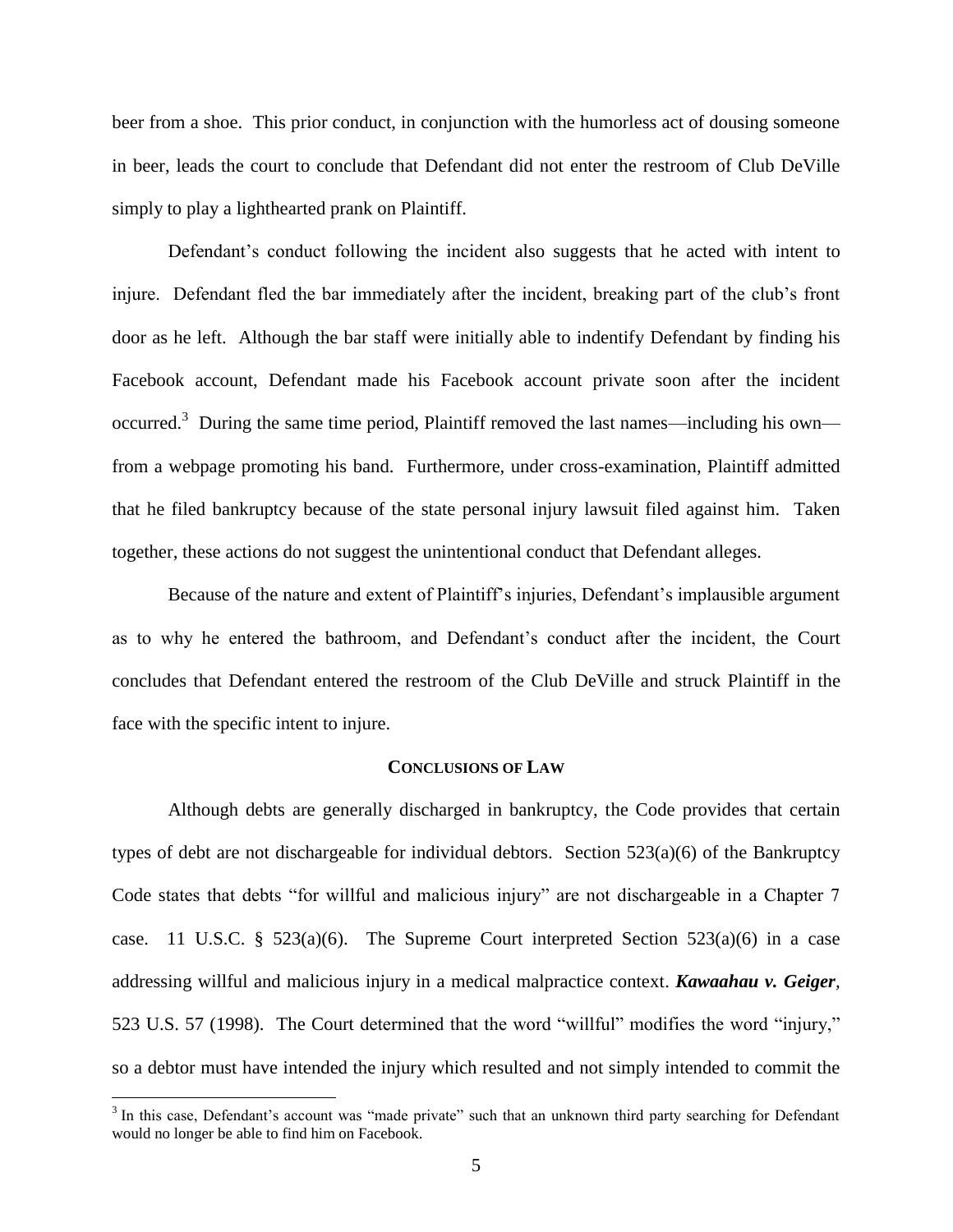act which resulted in the injury. *Id.* at 61. Furthermore, the Court held that "debts arising from recklessly or negligently inflicted injuries do not fall within the compass of § 523(a)(6)." *Id.* at 64.

After *Kawaahau*, the Fifth Circuit had an opportunity to further apply the willful and malicious standard in *In re Williams*. 337 F.3d 504 (5th Cir. 2003). Taking *Kawaahau* and earlier circuit precedent into account, the court found that the "test for willful and malicious injury . . . is condensed into a single inquiry of whether there exists 'either an objective substantial certainty of harm or a subjective motive to cause harm' on the part of the debtor." *In re Williams,* 337 F.3d at 509 (citing *In re Miller*, 156 F.3d 598, 603 (5th Cir. 1998)). To establish an objective substantial certainty of harm (the "objective test"), the court must "analyze whether the defendant's actions, which from a reasonable person's standpoint were substantially certain to result in harm, are such that the court ought to infer that the debtor's subjective intent was to inflict a willful and malicious injury on the plaintiff." *In re Powers*, 421 B.R. 326, 335 (Bankr. W.D. Tex. 2009). A subjective motive to cause harm (the "subjective test") is found when a "tortfeasor acts 'deliberately and intentionally, in knowing disregard of the rights of another.'" *In re Gharbi*, No. 08-11023-CAG, 2011 WL 831706 (Bankr. W.D. Tex. Mar. 3, 2011) *aff'd*, A-11-CA-291 LY, 2011 WL 2181197 (W.D. Tex. June 3, 2011) (citing *In re Miller*, 156 F.3d at 605-06 (adopting the definition of "implied malice" from *In re Nance*, 566 F.2d 602, 611 (1st Cir. 1977))).

The standard of proof in a 523(a) dischargeability action is a preponderance of the evidence. *Grogan v. Garner*, 498 U.S. 279, 291 (1991). To establish nondischargeability, Plaintiff must therefore show by a preponderance of the evidence that Defendant willfully and maliciously caused Plaintiff's injuries. Although the Court made findings of fact that Defendant acted with the specific intent to injure Plaintiff, the evidence independently demonstrates that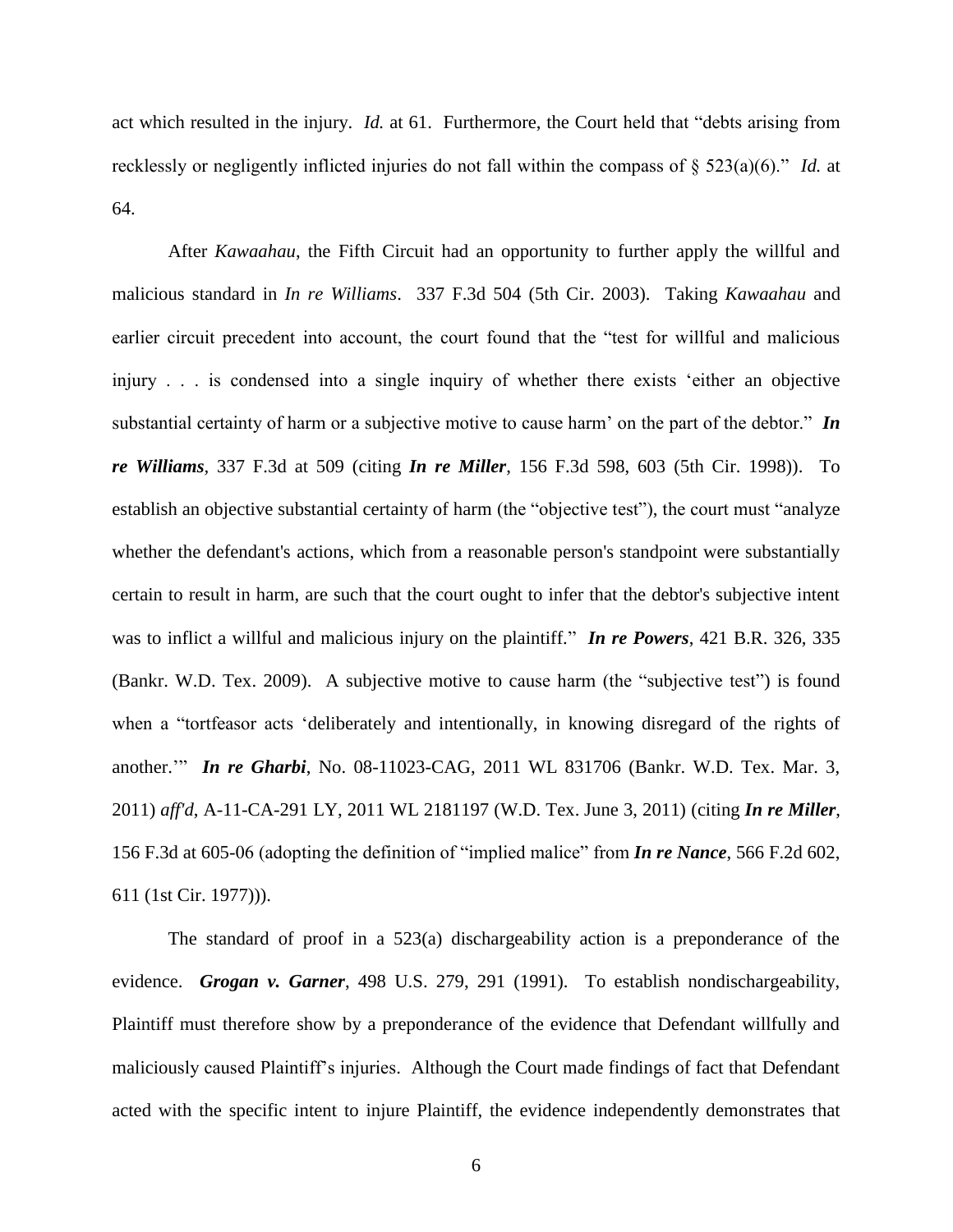Defendant acted with both a subjective motive to cause harm and an objective substantial certainty of harm.

First, Plaintiff's injuries and the circumstances surrounding the incident foreclose the possibility that Defendant acted without the subjective intent to cause harm. This is the case whether Defendant struck Plaintiff with the glass in his hand or if Defendant threw it at him. If Defendant struck Plaintiff with the glass in his hand, there is no doubt that such an act was performed deliberately and intentionally to cause harm. Further, even if the court accepts that Defendant threw the glass at Plaintiff, the extensive injuries suggest a forceful, overhand throw directed at Plaintiff's head that would be sufficient to shatter the glass on impact. Such an act is not the reaction of a startled bar patron caught in the midst of a good-natured prank; it is the act of one who deliberately intended to cause harm. The Court therefore finds that the "subjective test" is met and Defendant acted with the subjective intent to cause harm.

The same rationale applies to the determination that Defendant acted with an objective substantial certainty of harm. If the glass was thrown by Defendant, the injuries at issue could only have been sustained by a forceful throw directed at Plaintiff. Throwing a glass at someone with sufficient force to cause it to shatter and cause the injuries sustained by Plaintiff is an act "which from a reasonable person's standpoint [is] substantially certain to result in harm" and is sufficient for the Court to "infer that the debtor's subjective intent was to inflict a willful and malicious injury on the plaintiff." *In re Powers*, 421 B.R. at 335. Alternatively, in the event that Defendant struck Plaintiff with the glass in his hand, it is clear that such an act has a substantial objective certainty of causing harm, and that the court may therefore "infer that the debtor's subjective intent was to inflict a willful and malicious injury on the plaintiff." *Id.*